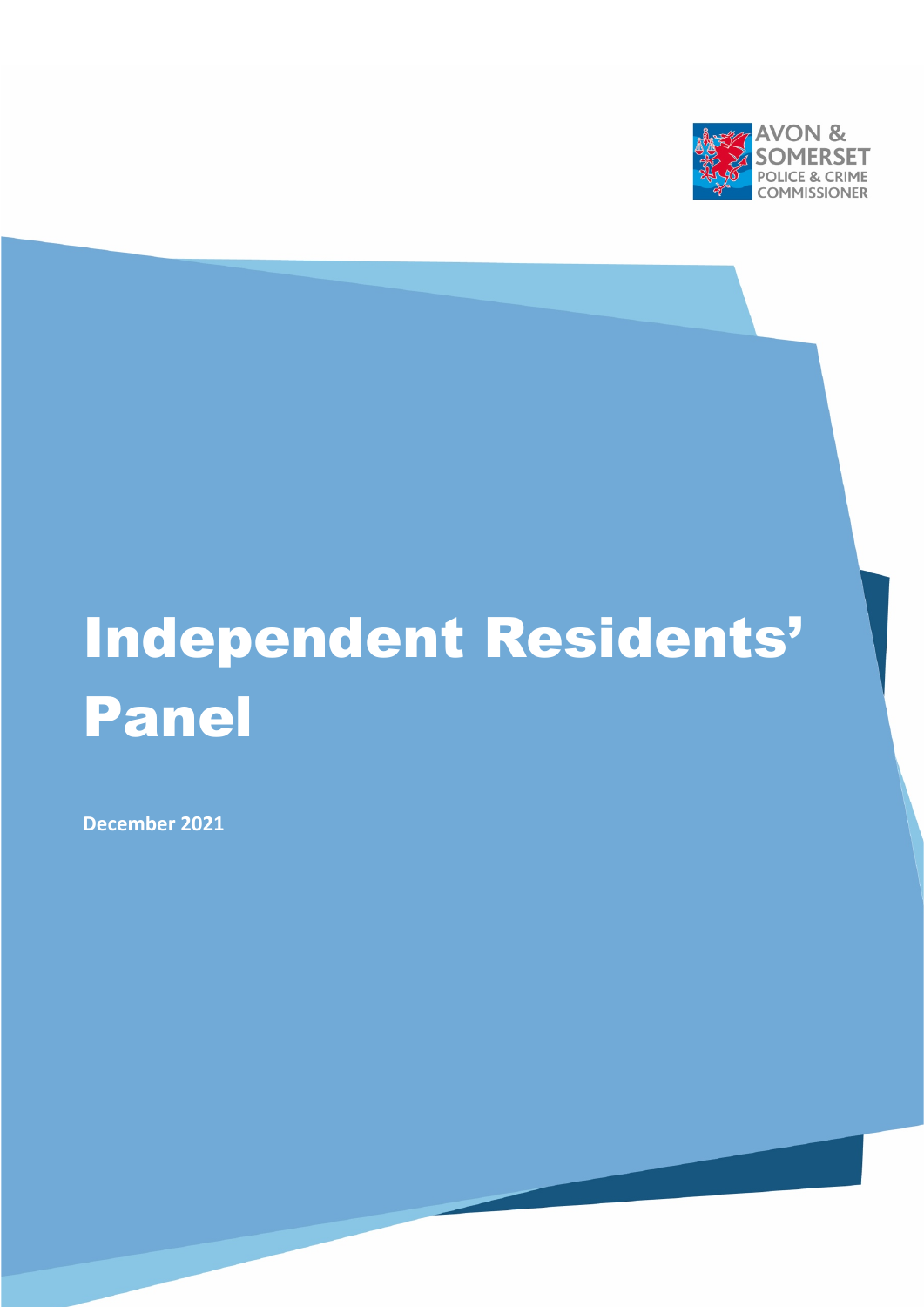### **Contents**

Page 3 | Purpose of the Independent Residents' Panel Page 3 | Structure of the Session Page 4 | Actions Page 4 | PCC Update Page 5 | PSD Update Page 5 | Highlights of Positive Feedback Page 6 | Theme - Domestic & gender abuse - update from Avon and Somerset **Constabulary** Page 7 | Theme – Domestic & gender abuse - presentation from Safelives Page 8 | Highlights of Concerns, Questions or Issues raised by the Panel Page 9 | Highlights of Concerns, Questions or Issues raised by the Panel Page 10 | Statistical Analysis Page 10 | Comments from Professional Standards Department Page 10 | Comments from Police and Crime Commissioner Mark Shelford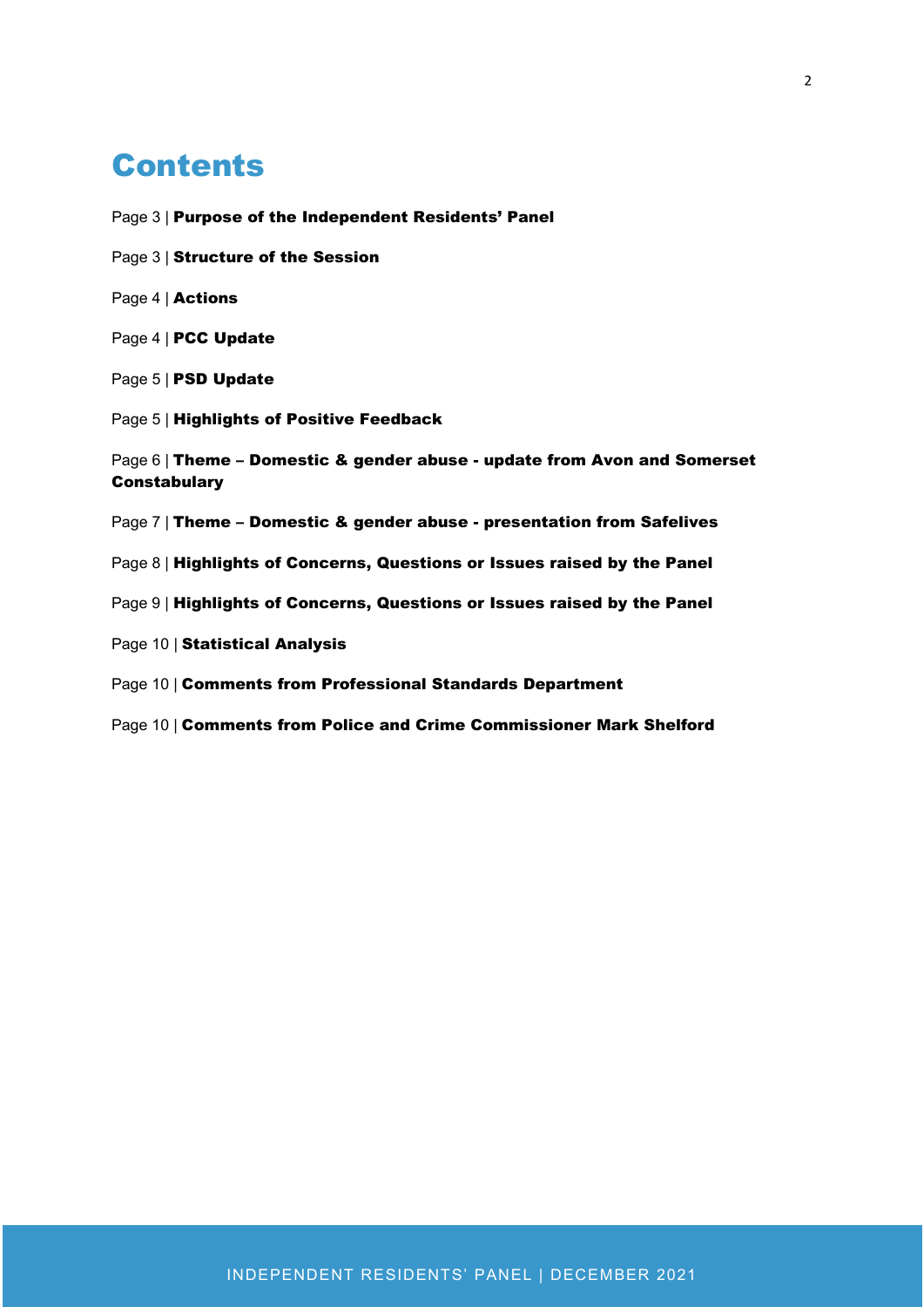# Purpose of the Independent Residents' Panel

The Independent Residents' Panel (IRP) consists of 9 independent panel members who are all volunteers representing the communities of Avon and Somerset. Their aim is:

*'To act as a 'critical friend' to the Police and Crime Commissioner (PCC) and to Avon and Somerset Constabulary by providing feedback on completed complaint files to the office of the PCC and to the Constabulary's Professional Standards Department (PSD). The Independent Residents' Panel (IRP) will review complaints against the police from a local citizen's viewpoint.'*

Further information can be found [on our](https://www.avonandsomerset-pcc.gov.uk/reports-publications/independent-residents-panel-reports/)  [website.](https://www.avonandsomerset-pcc.gov.uk/reports-publications/independent-residents-panel-reports/)



#### **ATTENDANCE:**

Attendees: KS, LC, DW, CH, AD, SB & PAK

Apologies: TW, PK

#### **STRUCTURE OF THE SESSION**

The Independent Residents' Panel continue to use the video conferencing platform Microsoft Teams to hold meetings given the ongoing challenges presented by the COVID-19 pandemic and most recently the Omicron variant. This meeting structure will continue into 2022, until the Panel are in a safer position to accommodate meetings in person.

7 of the 9 Panel members attended. Two of the panel's co-opted members have agreed to convert to full IRP panel members and 3 longstanding panel members have had their term extended for a further year ensuring consistency in the panel's work.

The theme of the dip sampling session was police complaints where domestic & gender abuse featured in some form within the complaint. This theme was chosen having not been subject to a previous dip sampling review.

The conditions created by the pandemic have inevitably led to increased reports of domestic abuse, as more families are forced to spend more time together with millions of individuals facing heightened insecurity and violence. It is therefore more important than ever that the police work with other public services and organisations to keep domestic abuse victims safe.

The Panel welcomed presentations from Victoria Caple, Avon & Somerset Constabulary's Head of Victim Care and from Bridie Anderson, Relationships Manager & Safelives Associate.

A total number of 24 files were reviewed in detail by Panel members prior to the meeting and discussed in depth verbally with the Head of the Constabulary's Professional Standards Department (PSD) answering questions.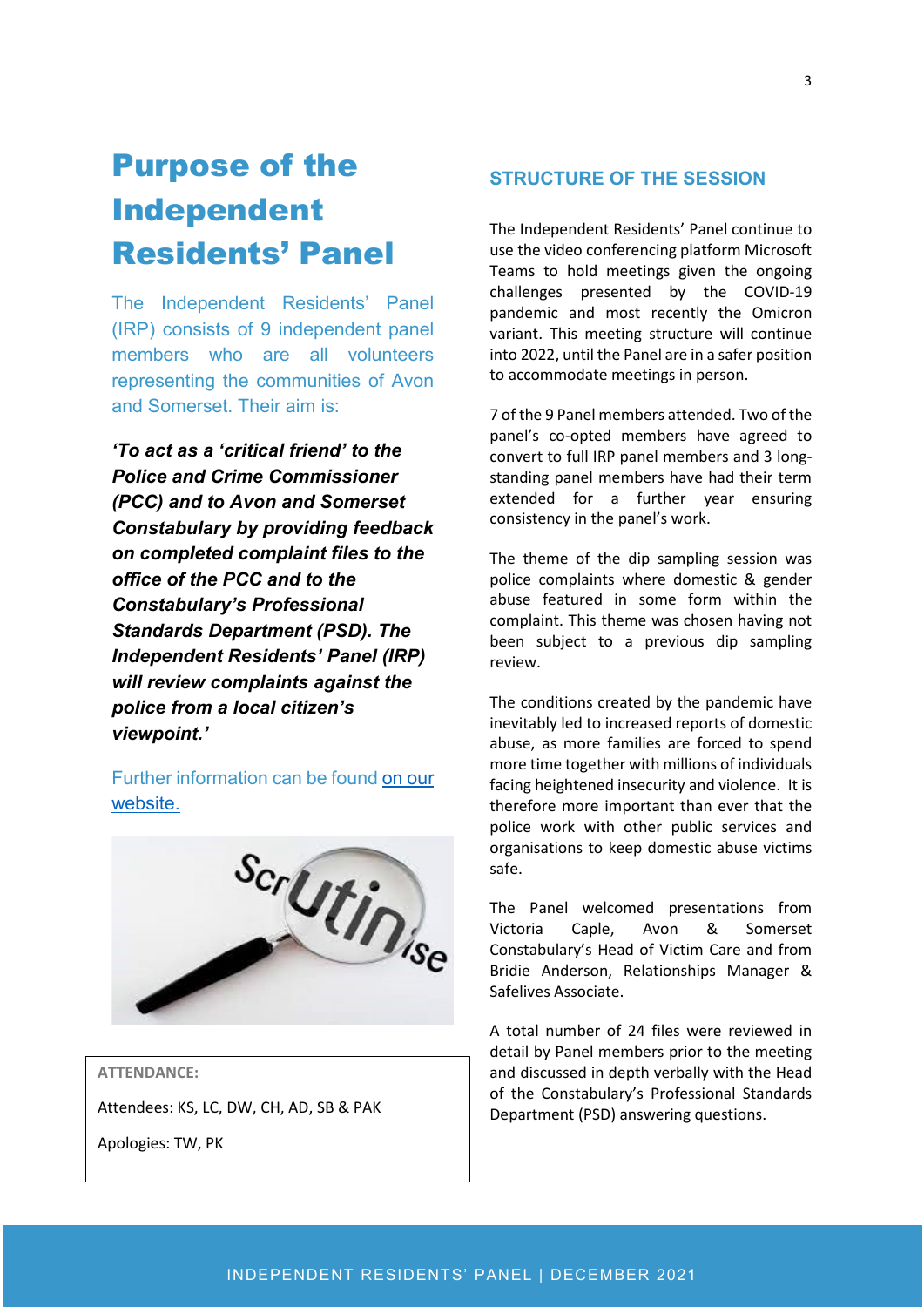## ACTIONS

| No.    | <b>Action</b>                                                                                                                            | <b>Status</b>                                                                                                                                                                                                                                                                                                                                           |
|--------|------------------------------------------------------------------------------------------------------------------------------------------|---------------------------------------------------------------------------------------------------------------------------------------------------------------------------------------------------------------------------------------------------------------------------------------------------------------------------------------------------------|
| Dec 18 | Request from Panel to PSD<br>regarding obtaining Complainant<br>satisfaction/feedback (face to face,<br>telephone or electronic survey). | KEEP IN VIEW, BM has raised this with<br>PSD, overriding theme for 2022                                                                                                                                                                                                                                                                                 |
| Mar 21 | Inclusion & Diversity training for all<br>panel members                                                                                  | <b>BM reissued mandatory Equality Act</b><br>eLearning to all members to complete.<br><b>BM has consulted with ASC's Head of</b><br><b>Organisational Development regarding</b><br>further training including Cultural<br>Intelligence workshops. IRP to be<br>borne in mind once training has been<br>rolled out to senior leaders & staff in<br>2022. |

### PCC UPDATE Police & Crime Commissioner Mark Shelford



Mark Shelford introduced himself to the panel and allowed the opportunity for a brief Q&A session. Mark answered questions specifically around what measures he would like to see put in place to prevent crime. His priorities include boosting CID, creating a proactive Neighbourhood Policing Team that works for neighbourhoods and can focus on the crimes most important to communities, the need for better health education around drugs, and improving the relationship between police and young people.

Interim Chief of Staff, Sally Fox highlighted that prevention is not just about policing but also about engaging with our communities and our partners to repair the fractured relationship that exists between the police and the public. Legitimacy around the police complaints regime is a grave concern for the public and the work of the IRP is more important than ever to improve public confidence in policing.

One panel member emphasized how building trust and community engagement is critical. Young people in society come from a range of diverse social and economic backgrounds, some are faced with fewer opportunities than others, lack of housing and homelessness all which are drivers for offending and reoffending. It was highlighted that responding to housing and employment needs is critical. Mark agreed and explained that he is very proactive in his approach and wants to talk to communities across all of Avon & Somerset to understand the issues and how we can address them. Mark explained how important it is that the police work effectively in partnerships with other agencies. Mark is hopeful that in 2022 he can meet the panel in person.

#### INDEPENDENT RESIDENTS' PANEL | DECEMBER 2021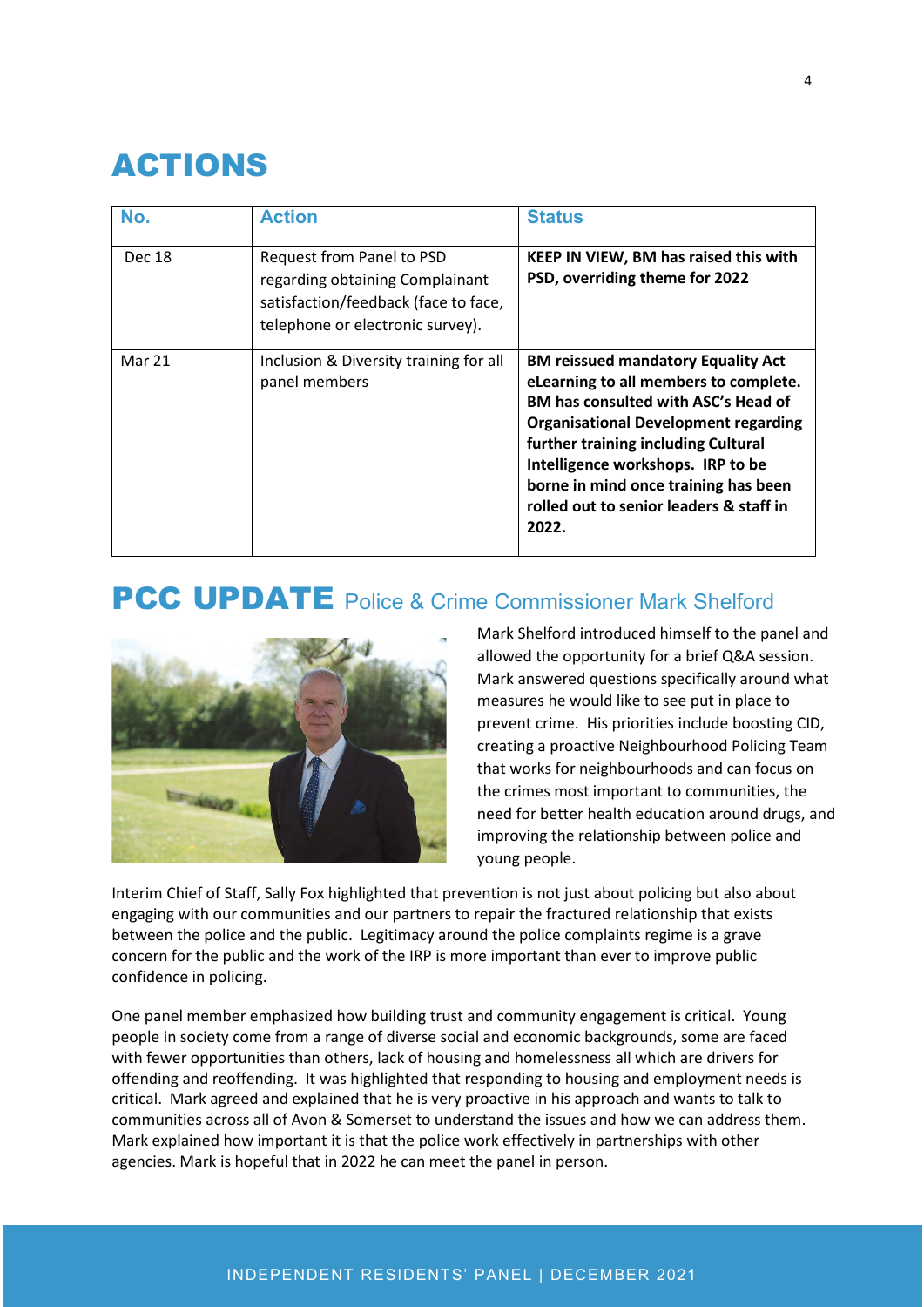### **PSD UPDATE** Temporary Superintendent Jane Wigmore

#### **LEADERSHIP TEAM UPDATE**

Acting Detective Chief Inspector Adam Smith will be leaving and replaced in the New Year by Chief Inspector Sharon Baker who has been appointed on a permanent basis.

#### **PSD REVIEW**

PSD have been reviewing their practices to ensure that as a department they are fit for purpose. Part of this involves ensuring that the Assessment Team triage cases appropriately to determine what can be dealt with under Schedule 3 and what can be dealt with more expeditiously 'here and now'.



#### Positive Commentary from the Panel:

- **"Once the email of complaint had been received it was acted upon promptly with an apology and an explanation as to how and why there was a delay, this no doubt avoided an escalation, therefore an excellent result"**
- **"There is no evidence of discrimination and it appears that the police were justified in stopping the vehicle and taking the action which they did. A good example of the value of BWV which supported the officers' accounts"**
- **"Officer requesting Lighthouse involvement should be commended for making the judgement that independent emotional support was a good idea"**
- **"The assigned PC who explained the reason for keeping the phone should be commended for the way she handled the situation and connected with the individual. This helped her to see reason and enabled her to compliment the force on how she had been treated"**
- **"The internal emails indicate that officers take C's welfare seriously despite the fact that he has made multiple complaints and is not always courteous in his communications with the police. All the correspondence I reviewed was very professional"**

#### INDEPENDENT RESIDENTS' PANEL | DECEMBER 2021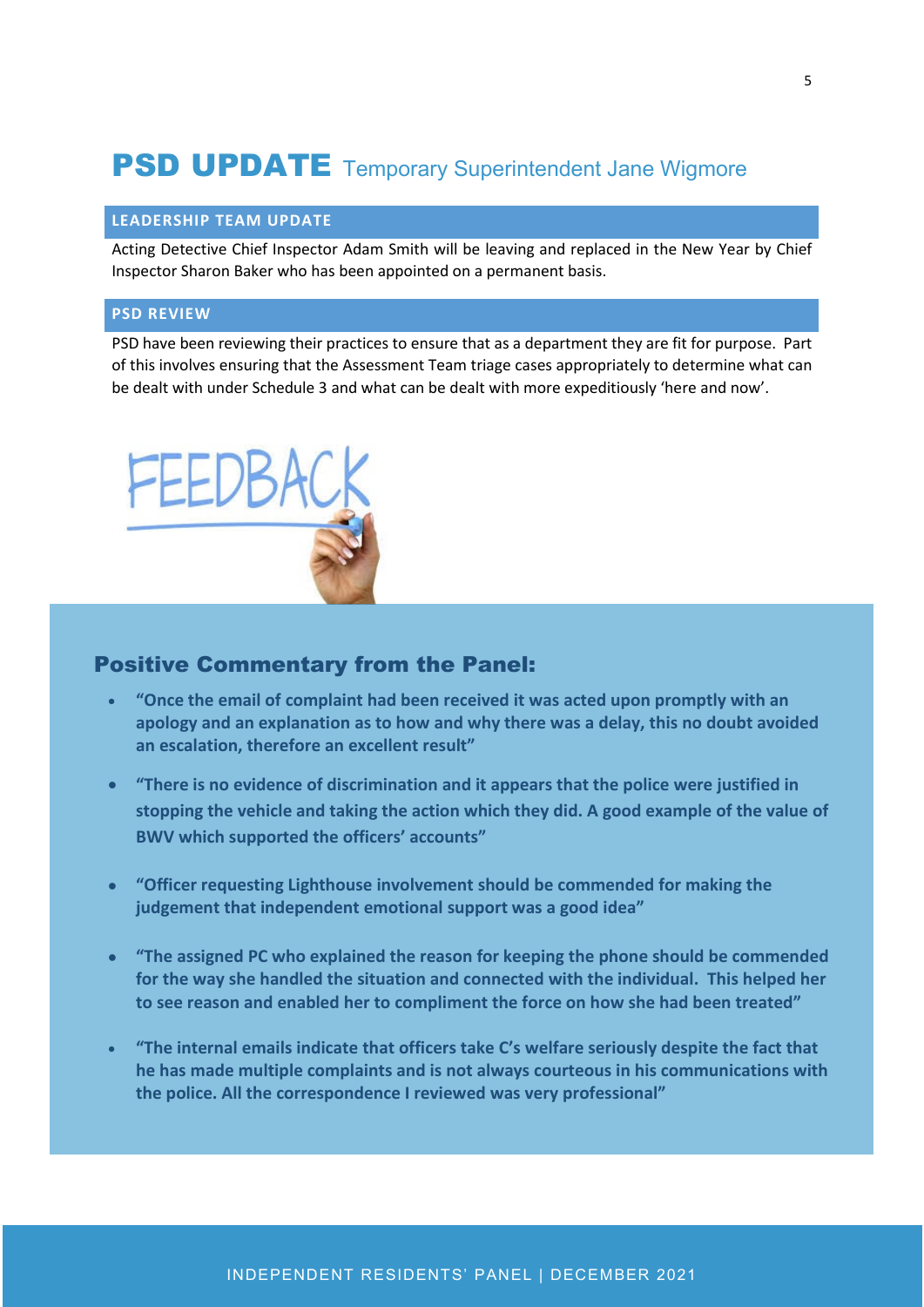

# Presentation by Victoria Caple, Head of Victim Care, Safeguarding and Vulnerability Avon & Somerset Constabulary

Victoria provided an extremely useful and informative update to the Panel regarding the work that the Constabulary are doing to improve domestic abuse support for officers and staff within Avon and Somerset Police.

A staff survey was launched and completed by 260 staff, 138 of which were, or had been victims of Domestic Abuse (DA). The feedback from victims was that ASC must deal internally with their own DA issues in order to better assist members of the public.

An internal/external campaign was launched in November 2020 highlighting the experiences of two police employees - Chief Inspector Sharon Baker and a PCSO who came forward and launched video blogs about their own experiences of DA. These blogs generated a huge response and colleagues who were also victims of DA bravely broke their silence and reached out. This led to the formation of a Survivors Network, made up of volunteers, which seeks to harness passion and enthusiasm to make change.

A number of initiatives including the creation of a Domestic Abuse (DA) Pledge has been formed. The pledge aims to create a culture when Domestic Abuse is never tolerated, minimized or excused. It focuses around 6 bold behavioural statements written in partnership with the Survivors Network and evidenced directly from the survey responses.

- You will be listened to
- You will be believed
- You will have control
- You will be supported
- Your confidentiality will be respected
- You will be helped to feel safe

The aim is to implement and embed the DA Pledge into the organisation.

Additional activity taking place internally includes widening the scope of the Compassionate Leave policy. Liaison has taken place with the HR advisory team to create suitable wording within policy to assist staff to have time off for their own safety and wellbeing alongside other victims, if necessary and needed.

New procedural guidance is being created specifically for police victims and perpetrators, to reflect the Constabulary's prioritisation when supporting victims of DA, whether it is police perpetrated DA or external perpetrators.

Funding options are also being considering for the commissioning of a dedicated Independent Domestic Violence Advisor to support staff and additionally the provision of a welfare officer for victims. Victims are often uncomfortable coming forward so an independent advocate, who works within the force already (and knows, and understands force structures) is seen to be imperative in order to gain parity for victims.

Lastly Victoria explained how consideration was being given to creating a Gold Group type structure. The Group would be responsible for reviewing anonymous DA incidents, identifying learning and ensure findings are embedded into practice. PSD would provide support in order to create a process that works effectively.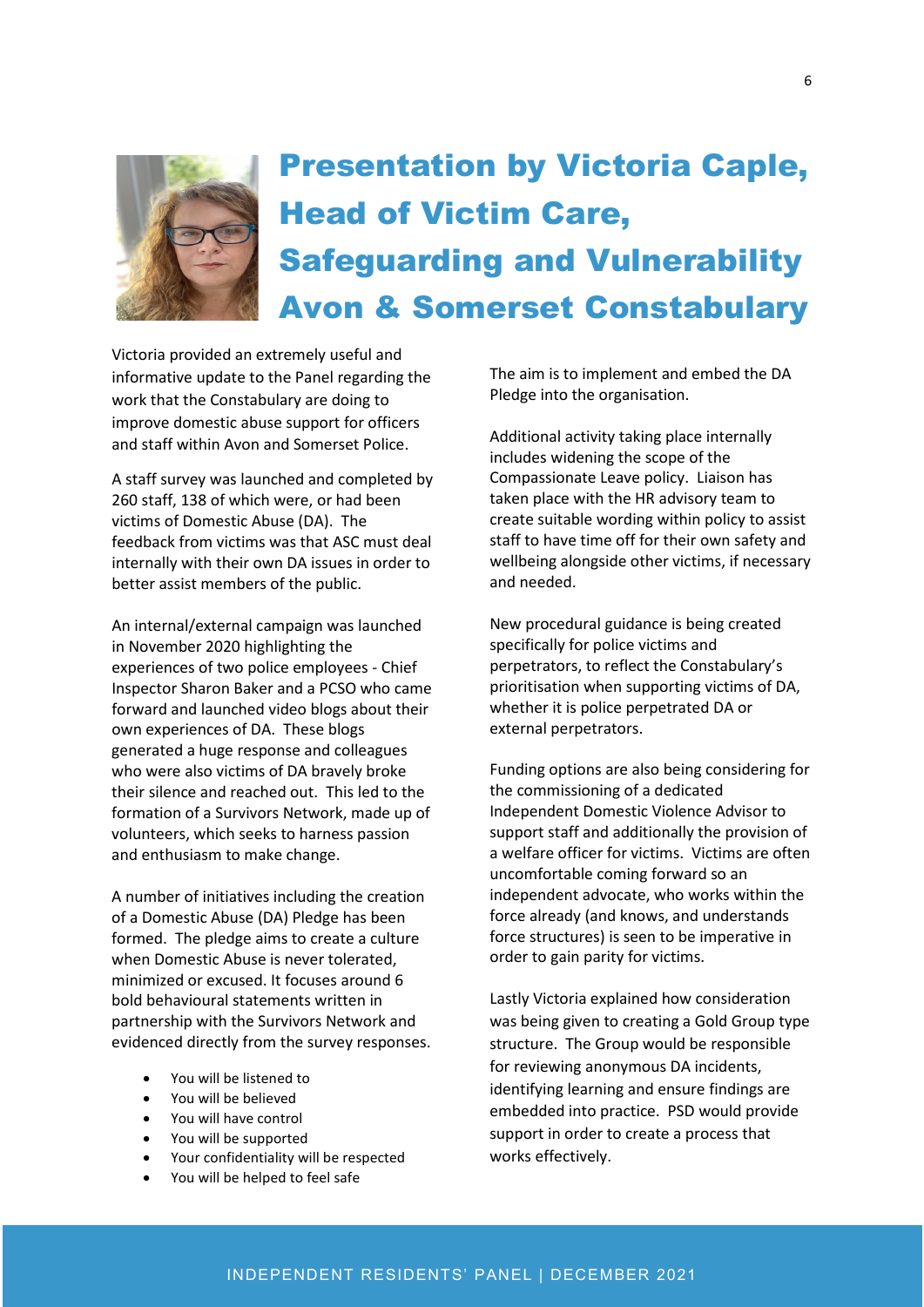# Bridie Anderson, Associate trainer for SafeLives

Bridie delivered a very engaging presentation to the panel describing the work she carries out as an Associate Trainer for SafeLives, a national Domestic Abuse (DA) charity.

Bridie was previously employed as a police officer so has first-hand experience of the challenges faced by frontline officers. Part of Bridie's role is to deliver the DA Matters Change Programme which is due to be rolled out in Avon and Somerset to first responders in Summer/Autumn 2022.

DA Matters exists because the College of Policing was asked by the HMIC to review what it provided to forces by way of Domestic Abuse training to frontline responders, following the inspection known to most as "everyone's business" in 2014. This inspection by HMIC was commissioned by the Home Secretary in 2013 to report on the effectiveness of the police approach to DA.

The College asked SafeLives to provide an external review and they found the College was providing helpful learning objectives to the 43 police forces nationally, but these objectives were used by each force differently, with training of first responders varying in terms of duration, content and quality. This was creating the potential for national inconsistency of service to families experiencing DA.

The programme was subsequently then written (with input from the College of Policing) by SafeLives to provide police forces with a sustainable programme of change which offers the opportunity for the country to provide consistency of service to families experiencing DA. The programme recognises the difficult role police responders play in

dealing with DA, given demand is often outstripping resource, takes account of 'helper conditions' that responders can develop (examples include; the development of conditions such as vicarious trauma, compassion fatigue, burnout, PTSD etc) and responds to DA experienced by those who serve.

The first part of the training is delivered to first responders with the aim to increase empathy and decrease negativity around DA. The second day focusses on the system of DA Matter Champions within the Constabulary. The mandate being to sustain the change in skills, behaviour and attitudes by challenging inappropriate language and behaviour, checking service delivery, giving feedback and congratulating great practice. DA Matters Champions also identify and act on helper conditions.



As well as delivering the DA Matters Change Programme, Bridie delivers the Officer Involved Domestic Abuse (OIDA) workshops for police officers. These bespoke day long workshops, informed by DA survivors, aim to help officers in the investigation and handling of domestic abuse cases when the victim and/or perpetrator is a police officer or member of police staff themselves.

Bridie highlighted the need for leadership to come down from the top alongside the need for people to become more comfortable with calling out inappropriate behaviour. DA Matters will bring the ability for people to challenge their peers. Mechanisms are in place such as anonymous reporting lines into PSD and there is support within the organisation. It is felt that ASC is most certainly a leader in change in this area.

#### INDEPENDENT RESIDENTS' PANEL | DECEMBER 2021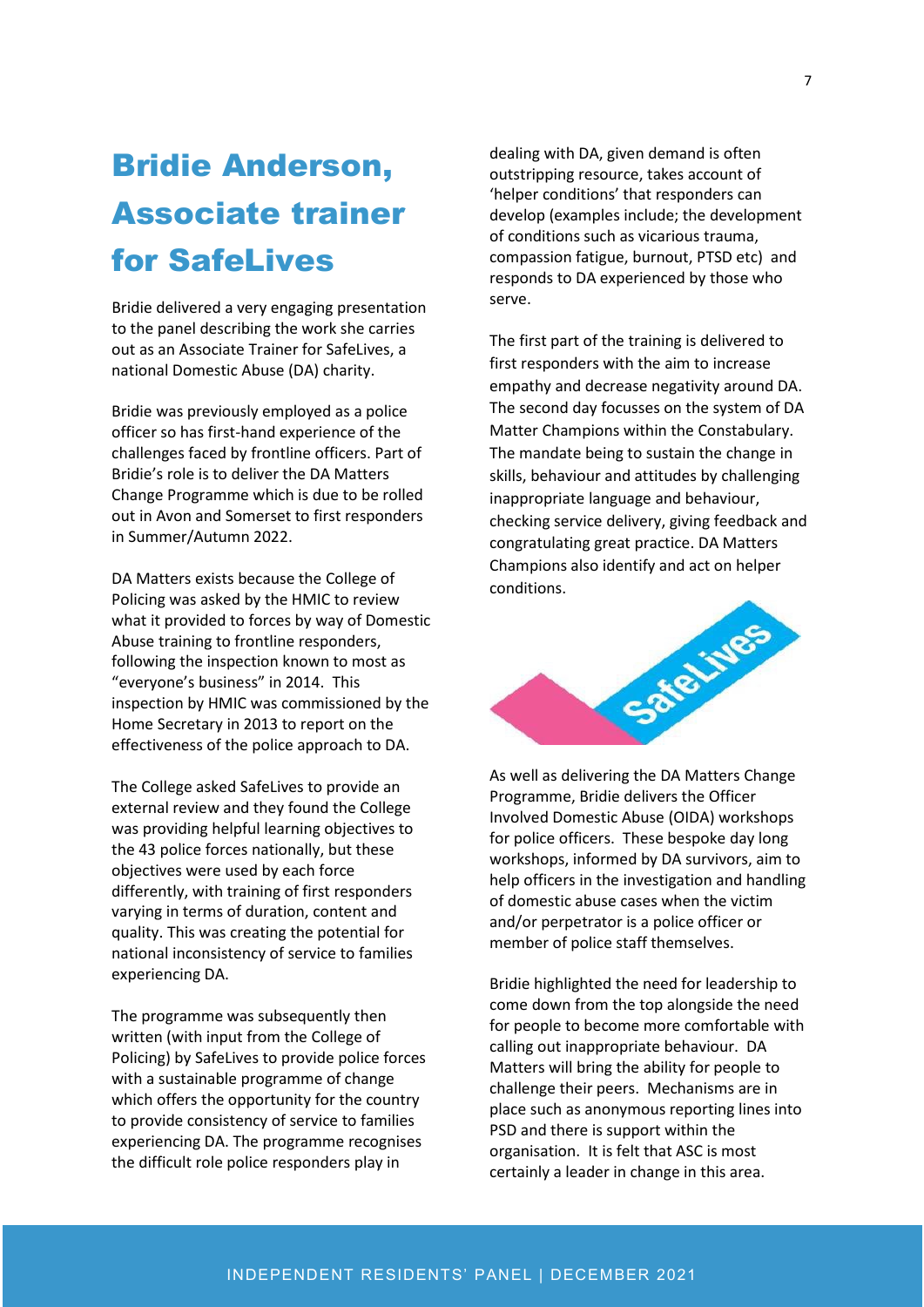# HIGHLIGHTS OF CONCERNS, QUESTIONS OR ISSUES RAISED BY THE **PANEL**

| <b>Panel Member Feedback</b>                                                                                                                                                                                                                                     | <b>PSD Response</b>                                                                                                                                                                                                                                                                                                                                                                                                                                          |
|------------------------------------------------------------------------------------------------------------------------------------------------------------------------------------------------------------------------------------------------------------------|--------------------------------------------------------------------------------------------------------------------------------------------------------------------------------------------------------------------------------------------------------------------------------------------------------------------------------------------------------------------------------------------------------------------------------------------------------------|
| Following the hasty closure of this case, and the<br>lack of a response from the complainant following<br>that closure, was this not followed up to ensure<br>the complainant was actually satisfied, or<br>perhaps was being coerced not to respond<br>further? | Two Niche reports were assessed the<br>following day by the Somerset Domestic<br>Abuse Triage (DAT) meeting, referrals were<br>made to Health and Education on each<br>occasion, consideration was made for<br>referral to Children's Social Care but the<br>threshold was not met.                                                                                                                                                                          |
| Domestic abuse such as described in this case,<br>rarely is isolated to a single event, and left<br>unchecked can escalate, so what support was<br>offered to the complainant to ensure her safety<br>going forward?                                             | LSU are only commissioned to follow up<br>with victims of DA Crime, as this was an<br>incident it did not qualify for contact from<br>LSU. The second Niche was later amended<br>to a crime as Controlling Coercive<br>Behaviour, but LSU were not tasked to<br>review again for consideration of referral.                                                                                                                                                  |
|                                                                                                                                                                                                                                                                  | There is no record if officers gave any safety<br>advice to the victim. It does not appear there<br>was any follow up after the email asking if<br>she wanted to formally record 10 days after<br>the incident.                                                                                                                                                                                                                                              |
| If frequent domestic call outs persist between<br>couples, perhaps to gain advantage over the<br>other party, how can the police avoid becoming<br>embroiled in such activity and remain unbiased<br>and neutral?                                                | <b>Officer training surrounds gathering</b><br>evidence and impartiality in decision making<br>for all crime types. For instance use of and<br>training in the National Decision Making<br>Model. Officers do not receive regular<br>training on DA specifically, however there<br>has been significant investment in DA<br>Matters programme for all responders in<br>2022, there is also currently DASH training<br>being piloted in Patrol. So we address |
| Do Officers get regular training in domestic call<br>outs and what powers do they have when<br>children are caught up in the situation?                                                                                                                          |                                                                                                                                                                                                                                                                                                                                                                                                                                                              |
| What signposting is available for Officers to<br>advise for victims of domestic abuse. And are<br>there any follow ups the police can do to help a                                                                                                               | training requirements through assurance<br>work.                                                                                                                                                                                                                                                                                                                                                                                                             |
| victim or couple to move forward?<br>Advice/action for PSD - perhaps letters written by                                                                                                                                                                          | The officers attending have responsibility for<br>initial safety advice, following the DASH<br>assessment to mitigate any immediate risk.                                                                                                                                                                                                                                                                                                                    |
| Officers must always be on headed paper, dated<br>and should always be posted and not hand<br>delivered by a third party.                                                                                                                                        | However DA Crime victims are recognised<br>as vulnerable and seen as victims that need<br>an enhanced service from our LSU, each<br>victim will have a needs assessment<br>conducted and signposted onwards<br>according to need. High Risk referrals will                                                                                                                                                                                                   |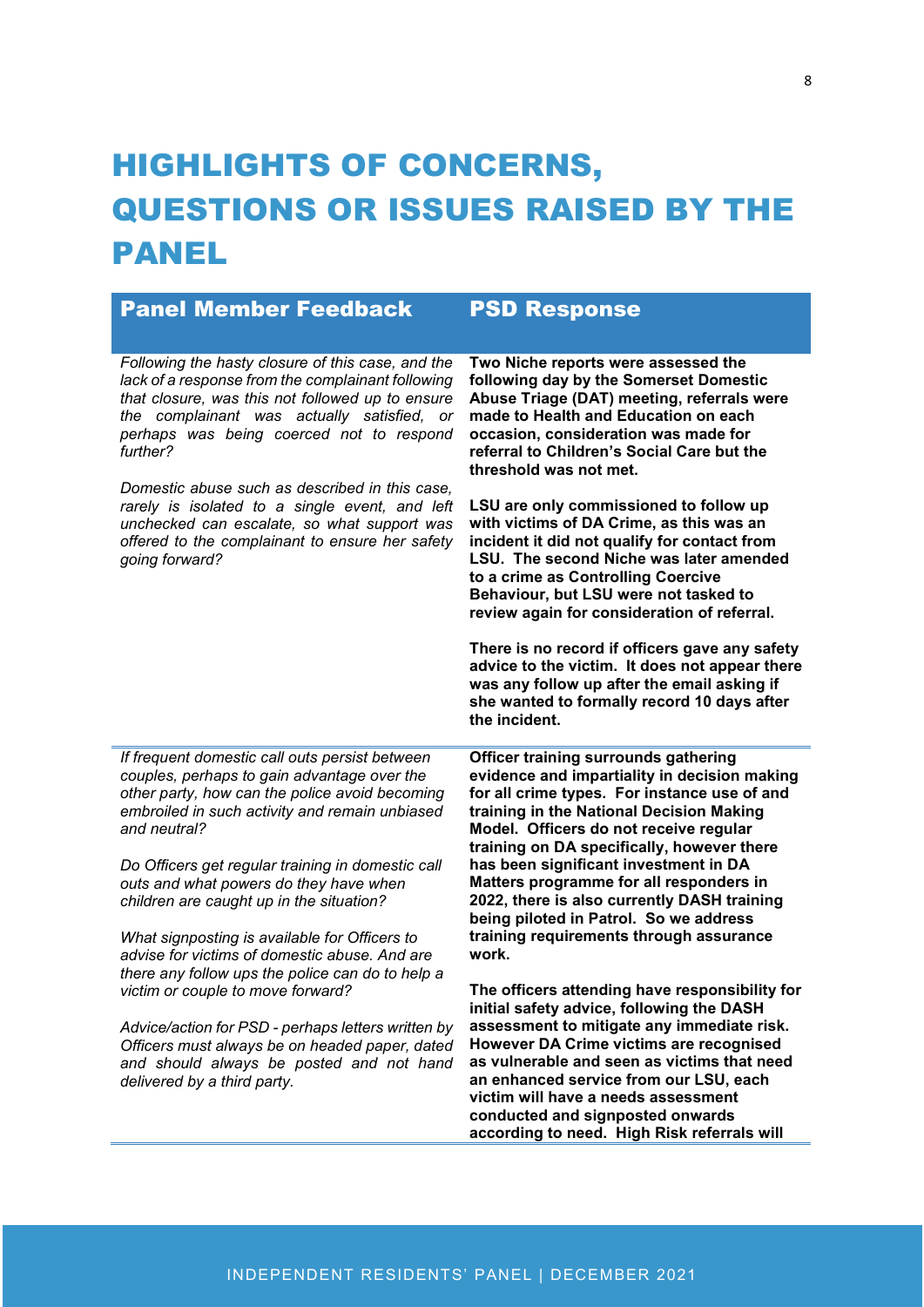*Who are victim support and how do they get involved. Do all victims get contacted and what support is available to offer? Due to Covid 19 the witness statement was taken over the phone. To what level of crime is this acceptable, and how do Officers then get prompted to follow up the investigation and notify the victim of an update? Can victims say whether they would like to be* 

*updated or are they asked if they would like to be contacted with any timely updates?*

**be made to specialist DA support services and their role is to offer support.** 

**If children have been identified then their details will be captured, and a separate risk assessment in the form of a BRAG is completed. Education and CSC are notified as part of our statutory obligation.**

**Within Avon and Somerset Police (ASP) a victim of domestic abuse (DA) will be referred to our Lighthouse Safeguarding Unit (LSU) by virtue of being an enhanced victim, under the Victims' Code.** 

**The LSU support all victims and witnesses through any criminal justice process. Every DA incident or crime is assessed for the need for contact by the LSU. There is already a well-established route for LSU to refer victims onto external support agencies, even if a decision is made that LSU would not contact the victim, referrals would still take place, a rationale should be recorded why LSU did not make contact, this would usually be for incidents, all DA Crime would be contacted for support.** 

**The LSU works closely with specialist commissioned organisations such as Nextlink, YouTrust and Southside, who between them, cover all five local authority areas across the force and offer comprehensive guidance and interventions for all victims of DA.** 

**When the LSU receive a referral for any enhanced victim of crime, the allocated Victim & Witness Care Officer undertakes a Common Needs Assessment with the victim, in order to clearly understand the current situation and any needs that the victim may have – such as child or adult safeguarding concerns or risks, and crucially, whether there is any additional support required. Victim Support is just one agency that victims can be referred into to provide longer term support. Victims have 12 rights under the Victims Code. Part 6 says 'To be provided with information about the investigation and prosecution' they should be updated at significant points like at charge, or in any case every 28 days as a minimum. Their wishes as to means of contact should be recorded, this is especially relevant in DA Cases and LSU officers establish this.**